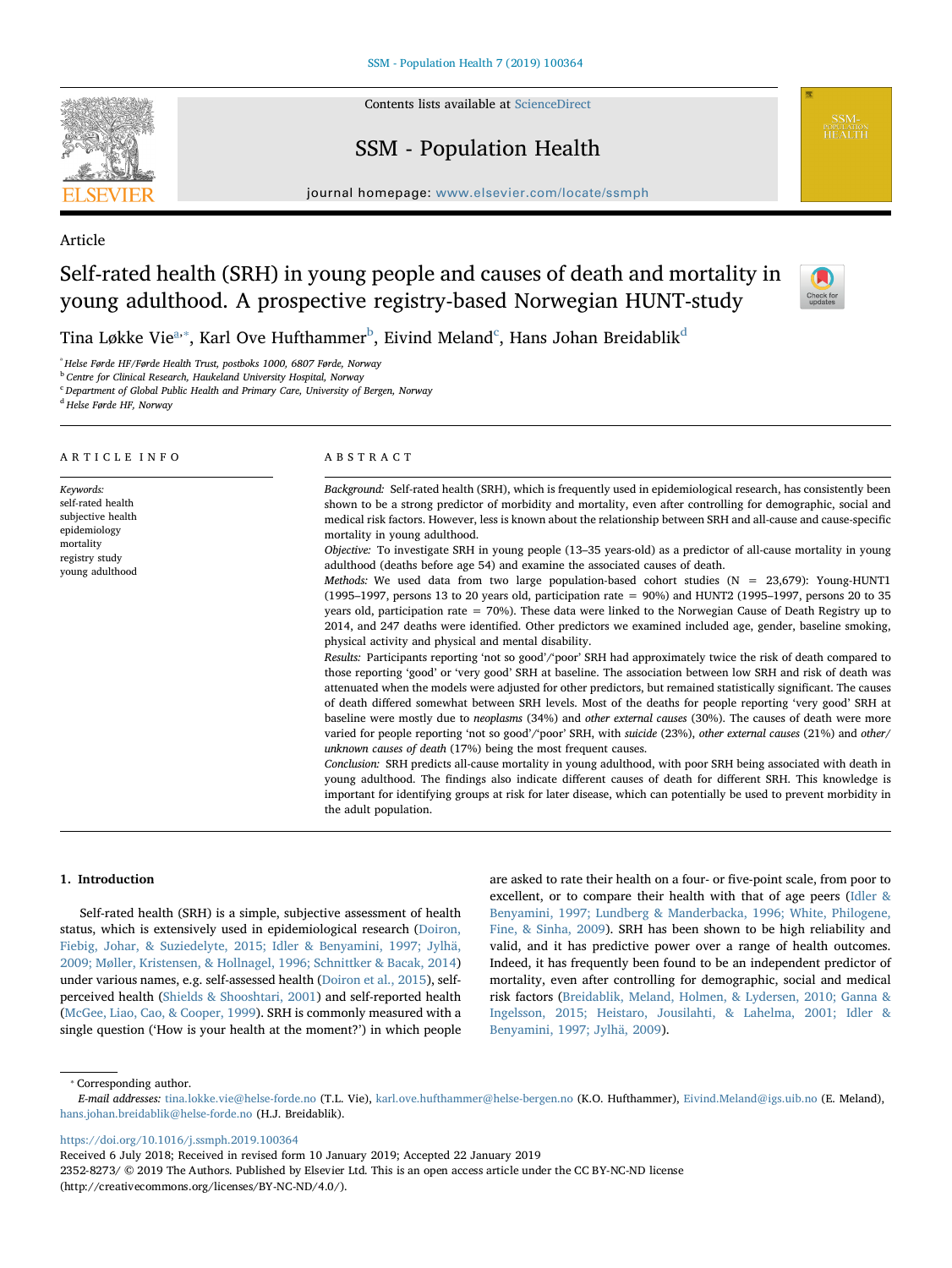The association between SRH and mortality was initially shown in the 1982 Manitoba Longitudinal Study on Aging (MLSA) ([Mossey &](#page-5-6) [Shapiro, 1982](#page-5-6)). A review by [Idler and Benyamini \(1997\)](#page-5-5) of twentyseven community studies demonstrated impressively consistent findings that SRH was an independent predictor of mortality, despite the studies' inclusion of numerous specific health-status indicators and other relevant covariates known to predict mortality ([Idler &](#page-5-5) [Benyamini, 1997](#page-5-5)).

The cross-sectional General Social Survey, which was conducted repeatedly between 1980 and 2002, showed the validity of SRH increased over time (individuals were apparently better at assessing their health in 2002 than they were in 1980) and the relationship between SRH and mortality became stronger during that period of time ([Schnittker & Bacak, 2014](#page-5-7)). Moreover, a publication from the Norwegian HUNT study by [Schou, Krokstad, and Westin \(2006\)](#page-5-8) found that adults who reported poor SRH had higher mortality as a group than adults who reported good SRH (adjusting for age, education and established illness) — even higher than adults who reported cardiac infarction or diabetes ([Schou et al., 2006](#page-5-8)).

One of the few studies to examine the association between SRH and cause-specific mortality found that the relationship between SRH and mortality differed by cause of death [\(Benjamins, Hummer, Eberstein, &](#page-5-9) [Nam, 2004](#page-5-9)). Deaths due to diabetes and infectious and respiratory diseases were most strongly associated with SRH, whereas deaths due to heart disease, stroke and cancer showed a moderate association with SRH. In contrast, SRH had only a weak association or no association with deaths due to accidents, homicides and suicides. The differences found by cause of death indicate that SRH does not predict all causes of mortality equally well ([Benjamins et al., 2004\)](#page-5-9). Furthermore, that study showed the relationship between SRH and mortality risk was stronger among men for several causes.

Others predictors, including socioeconomic status, functional status, physical activity and smoking, have been found to explain variations in the associations between SRH and mortality, but the results are not consistent [\(Idler & Benyamini, 1997](#page-5-5)). One study examining the ability of SRH to predict mortality among older men and women found that: (a) the relationship between SRH and short-term and long-term mortality was explained by age and health among men; (b) the relationship between SRH and short-term mortality was explained by age, physical and mental health and physical activity among women; and (c) the relationship between SRH and long-term mortality was explained by age, physical health and physical activity among women ([Bath, 2003](#page-5-10)).

There is still much research to be done on the relationship between SRH and mortality. Most of the current studies have examined SRH as a predictor of mortality among older people [\(Idler & Benyamini, 1997](#page-5-5)), and since the leading causes of death occur in old age, these will dominate the causes of death examined. Few studies have examined the link between SRH and subsequent mortality in younger adults, and very few have examined the association of SRH with mortality in younger adults over an extended period of time. Because of the marked predictive power of SRH, it is important to gain a better understanding of the relationship between SRH and premature mortality from a longterm perspective, as SRH may be a potential indicator and target for early interventions [\(Jylhä, 2009\)](#page-5-11). Research involving more specific causes of death may also be useful for understanding the mechanisms underlying the relationship between SRH and mortality risk [\(Idler &](#page-5-5) [Benyamini, 1997\)](#page-5-5). The aim of the present study was to broaden this knowledge by studying younger individuals and all-cause and causespecific mortality in young adulthood. The main aim of the study, which used a large Norwegian sample and national register data, was to examine SRH in young people as a predictor for mortality in young adulthood.

The health status of the population of Norway is generally good. In 2017, life expectancy was 84.3 years for women and 80.9 years for men, with the two main causes of death being cardiovascular disease and cancer ([Norwegian Institute of Public Health, 2018](#page-5-12)). According to

the [Norwegian Institute of Public Health \(2018\)](#page-5-12) the mortality rate for cardiovascular disease has fallen over the last 50 years and deaths have largely shifted to the over-80 age groups. In younger age groups, the number of deaths is low. Compared to other countries, Norway has a relatively high number of drug-induced deaths ([Norwegian Institute of](#page-5-12) [Public Health, 2018](#page-5-12)). The main causes of disability and reduced health are musculoskeletal disorders, mental disorders, cardiovascular disease and cancer. Many people are still insufficiently physically active, whereas smoking has decreased, but more than 10 per cent of the adult population still smoke on a daily basis ([Norwegian Institute of Public](#page-5-12) [Health, 2018\)](#page-5-12).

On this background the following research questions were examined:

- Is SRH at a young age (13–35 years) a predictor for mortality in young adulthood (deaths before age 54)?
- To what degree is the power of SRH to predict mortality attenuated by adjusting for age, gender, mental and physical disability, smoking and physical activity?
- What are the causes of death for premature mortality, and do participants reporting different levels of SRH show a different distribution of causes of death?

### 2. Methods

The Nord-Trøndelag Health Study (HUNT) is the largest set of health data about the Norwegian population, which has been collected through several population studies. We used the data from two of these studies: (1) The Young-HUNT1 study (1995–1997) in which 9131 students aged 13–20 years (mean age =  $16.1$ ) participated, representing 90% of the adolescent population in the country; and (2) The HUNT2 study (1995–1997) study of persons aged 19–35 years (mean age = 28.0 years), which had a participation rate of 70%. Although the HUNT2 study had participants up to 48 years old, as we are interested in SRH in early periods of life, we only included participants 35 years or younger. Data from the two studies were combined, giving us a total of 23,679 participants; all the results reported herein are based on the combined data from the Young-HUNT1 and HUNT2 studies. The HUNT data were linked to the Norwegian Cause of Death Registry ('Dødsårsaksregisteret').

The Cause of Death Registry covers all deaths in Norway, regardless of whether the deceased was registered as a Norwegian citizen. Deaths of Norwegians who die abroad are also registered. All deaths (about 40,000 each year) are reported by doctors, who are required to complete a death certificate (Norwegian Institute of Public Health, 2015; https://www.fhi.no/en/hn/health-registries/cause-of-death-registry/ cause-of-death-registry-/).

#### 2.1. Measures

# 2.1.1. Self-rated health (SRH)

SRH in the HUNT surveys was measured on a four-point ordinal scale in response to the question 'How is your health at the moment?'; the response options were 'very good', 'good', 'not so good' and 'poor'. Since very few respondents reported their health as 'poor', we have grouped them together with the respondents reporting 'not so good' in the statistical analyses.

# 2.1.2. Additional predictors: Mental and physical disability, smoking and physical activity

There were minor wording differences between the questions in the Young-HUNT1 and HUNT2 questionnaires, but the questions and response options were fairly similar for our predictors. Briefly, we used the following definitions: Smoking was defined as 'Yes, I smoke (cigarettes) daily' for the question 'Do you smoke?'; Physical and mental disability was defined as a response of 'a little' or higher on the sub-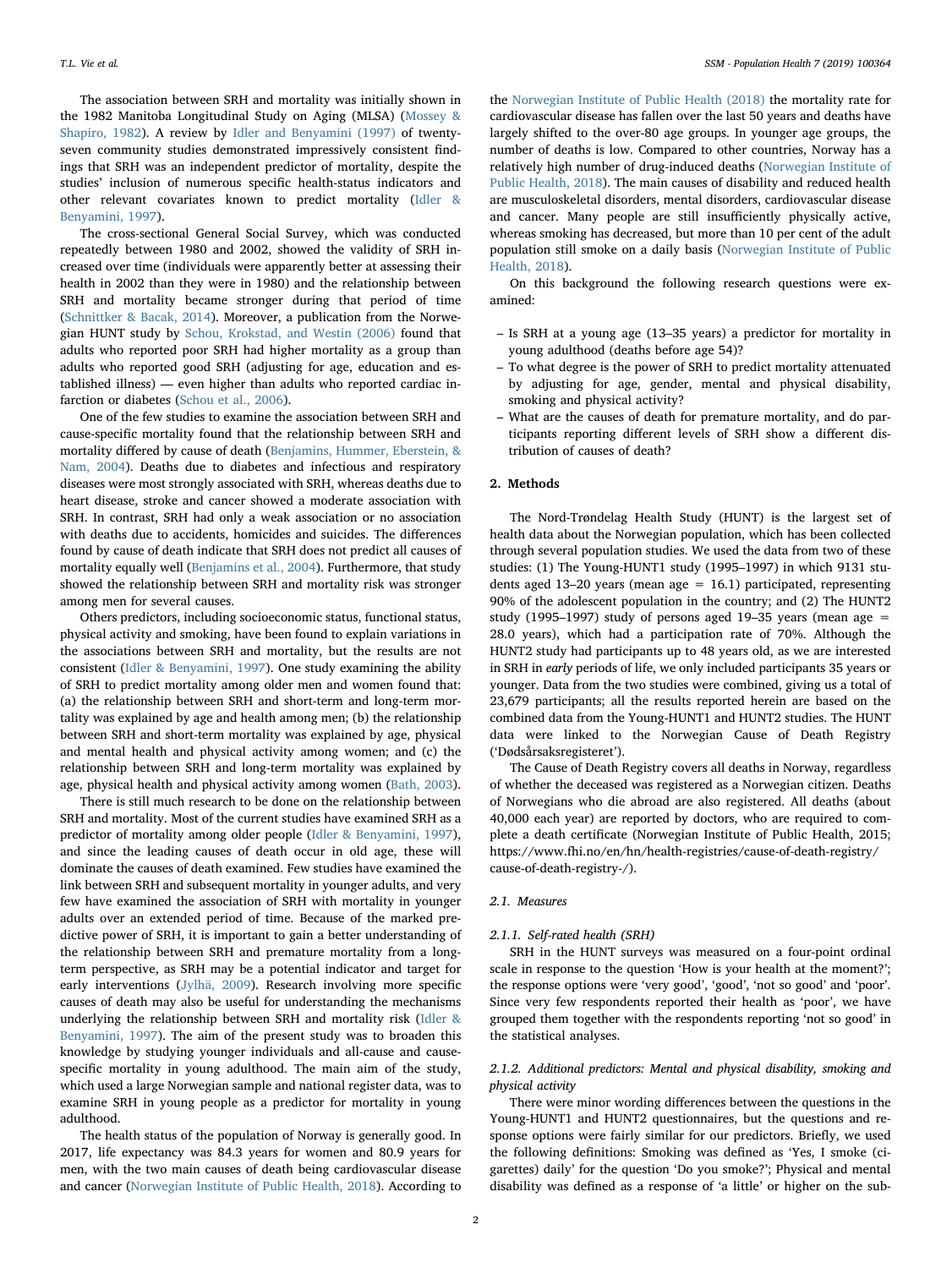#### <span id="page-2-0"></span>Table 1

Baseline characteristics of the study population, stratified by mortality ( $N = 23,679$ ).

|                      |                          | Total  |          | Not dead |          | Dead  |          |  |
|----------------------|--------------------------|--------|----------|----------|----------|-------|----------|--|
|                      | Missing                  | Count  | SD/prop. | Count    | SD/prop. | Count | SD/prop. |  |
| Participants         | $\mathbf{0}$             | 23,679 | -        | 23,415   | $-$      | 264   | -        |  |
| Age (mean, SD)       | $\mathbf{0}$             | 23.5   | 6.8      | 23.5     | 6.8      | 25.3  | 6.9      |  |
| Male gender          | $\mathbf{0}$             | 11,283 | 48%      | 11,118   | 47%      | 165   | 62%      |  |
| Study: Young-HUNT 1  | $\mathbf{0}$             | 8981   | 38%      | 8904     | 38%      | 77    | 29%      |  |
| Self-reported health | 252                      |        |          |          |          |       |          |  |
| Very good            | -                        | 7011   | 30%      | 6947     | 30%      | 64    | 25%      |  |
| Good                 | $\overline{\phantom{0}}$ | 13,878 | 59%      | 13,738   | 59%      | 140   | 54%      |  |
| Not so good/poor     | -                        | 2538   | 11%      | 2485     | 11%      | 53    | 21%      |  |
| Physical disability  | 2748                     | 1456   | 7%       | 1,413    | 7%       | 43    | 19%      |  |
| Mental disability    | 3096                     | 976    | 5%       | 953      | 5%       | 23    | 11%      |  |
| Daily smoker         | 4916                     | 5,121  | 27%      | 5041     | 27%      | 80    | 36%      |  |
| Physically active    | 2002                     | 10,895 | 50%      | 10,784   | 50%      | 111   | 50%      |  |

Abbreviations: SD: Standard deviation; prop.: proportion.

items 'Impairment due to physical illness' and 'Impairment due to mental health problems' for the question 'Are you disabled in any of these ways (functional impairment)?'; Being physically active was defined as the response 'Yes' for the question 'Are you actively involved in sports?' (Young-HUNT1), and an average of '3 or more hours weekly', or 'vigorous' physical activity in the previous year (HUNT2).

### 2.2. Ethics

All the participants and the parents or guardians of participants under the age of 16 years gave their written consent to participate in the HUNT study and to the use of data for research. It was explained that participation was voluntary. The study was approved by the Norwegian Data Inspectorate, the Regional and National Committees for Medical and Health Research Ethics and the Norwegian Directorate of Health. Register owners approved the use of data from the HUNT, the Cause of Death Registry and the linkage of the data.

## 2.3. Data analysis / statistical methods

The cause of death was registered using ICD codes for the underlying cause of death. As the deaths had been recorded over a long time-span, ICD-8, ICD-9 and ICD-10 codes were used, and we reclassified them according to the European Shortlist for Causes of Death, 2012 (COD SL-2012). We report the following level 1 categories of the COD SL-2012: 'Neoplasms' (2.x), 'Diseases of the circulatory system' (7.x), 'Diseases of the nervous system and the sense organs' (6.x), 'External causes of mortality' (17.x, further subdivided into 'Suicide and intentional selfharm,' 17.2; and other causes, i.e. all 17.x codes except 17.2), and other or unknown causes.

First, we report the absolute mortality (number and proportion of deaths) stratified by SRH at baseline and by cause of death. We also report the relative proportion of each cause of death, stratified by SRH at baseline.

Time from inclusion to death (or censoring) was analysed using Kaplan–Meier estimates and proportional hazard models. The age at inclusion differed between the participants; hence, we used the variants of these methods that take 'delayed entry' into account. For privacy reasons, we only had access to birthdates with two-month's precision (e.g. 'January/February 1970'), and therefore, we used the date in the middle of each two-month interval in all the analyses.

To examine SRH as a predictor of death, either alone or along with other predictors, we fitted several proportional hazard models. We included age (at HUNT study inclusion), gender, study group (Young-HUNT1 or HUNT2) and SRH as predictors in the base model. To assess the degree to which the predictive ability of SRH was attenuated by adjusting for other predictors (potential confounders), we fitted two additional models: one used mental and physical disability as additional predictors, and one used mental and physical disability, smoking and physical activity as additional predictors. The proportional hazard assumption was tested using a global test on the complete-case data.

To examine if the net effects differed between genders, we also fitted similar models with an interaction between gender and the other predictors. To preserve statistical power, we only analysed the overall interaction between gender and the other predictors taken as a group, not the individual interaction between gender and each predictor.

As there was a number of missing responses to the questions, especially the smoking question, we used multiple imputations to handle this for the regression analyses. The imputation was done by predictive mean matching, using the 'aregImpute()' function from the 'rms' R package with default options, except that we used 500 imputations. This uses a very flexible imputation model, e.g. with splines for continuous variables. The variables used in the imputation models were the ones included in the regression models. We also examined other variables for potential inclusion in the imputation model, but they had relatively little predictive power/effect on the imputations.

All the analyses were done in R 3.4.0. Basic survival analyses were done using the 'prodlim' package [\(Gerds, 2018\)](#page-5-13), and survival regression models and imputation models using the 'rms' package ([Frank &](#page-5-14) [Harrell, 2018](#page-5-14)).

# 3. Results

[Table 1](#page-2-0) shows that out of the 23,679 participants, 264 (1.1%) had died by the end of follow-up (up to year 2014); including 1.5% of the males and 0.8% of the females. The participants reporting 'not so good'/'poor' SRH at baseline had a mortality rate that was approximately twice that of those reporting 'good' or 'very good' SRH ([Table 2](#page-3-0)). There were 252 participants who did not report their SRH level, of which 7 (2.8%) died by the end of follow-up (suicide  $= 2$ , other external causes = 2, neoplasms = 1, nervous system = 1, other unknown = 1). Their mean age was 20.9, and 46% were female.

The two study groups (Young-HUNT1 and HUNT2) had a very similar distribution of SRH levels (28%/31% 'very good', 61%/58% 'good' and 11%/11% 'not so good'/'poor' for Young-HUNT1 and HUNT2, respectively). Thus, study group was not a confounder for the association between SRH and other variables (e.g. mortality).

#### 3.1. Cause of death

There were some differences in the causes of death between the various SRH levels ([Table 3\)](#page-3-1). Most of the deaths for the people reporting 'very good' SRH at baseline occurred due to neoplasms (34%) or 'other external causes' (30%) (e.g. traffic accidents). The causes of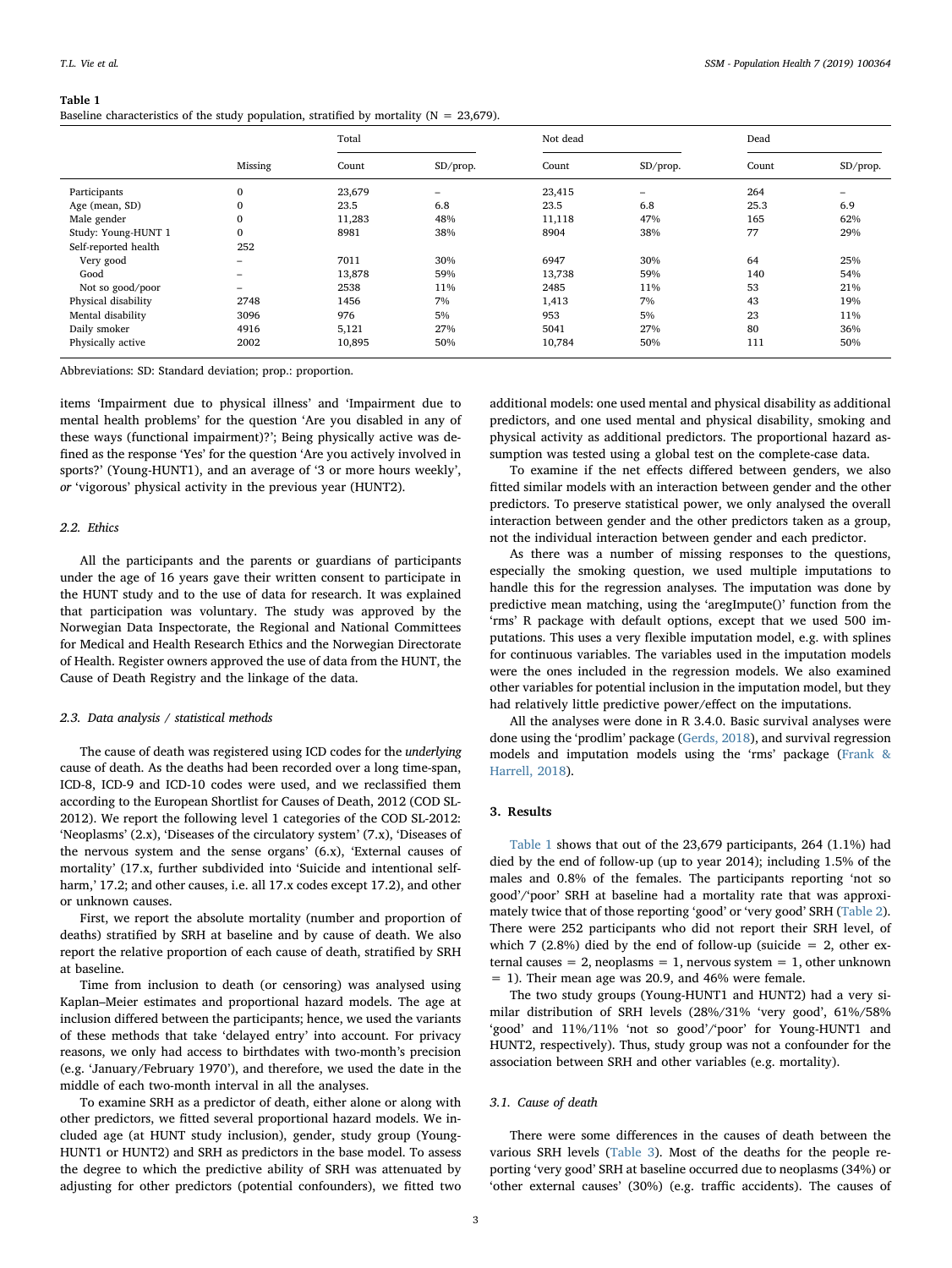#### <span id="page-3-0"></span>Table 2

Absolute mortality, stratified by baseline SRH. The mortality figures (proportions) for each cause show the absolute mortality within each SRH level (i.e. they sum to the total mortality within each SRH level) ( $N = 23.427$ ).

|                                       | Total                  | Dead            |                                       |               | Cause of death                      |              |                                     |              |                                         |                 |                                                  |                |                                     |              |                                       |  |  |
|---------------------------------------|------------------------|-----------------|---------------------------------------|---------------|-------------------------------------|--------------|-------------------------------------|--------------|-----------------------------------------|-----------------|--------------------------------------------------|----------------|-------------------------------------|--------------|---------------------------------------|--|--|
|                                       |                        |                 |                                       |               |                                     |              |                                     |              |                                         | External causes |                                                  |                |                                     |              |                                       |  |  |
|                                       |                        |                 |                                       |               | Circulatory<br>Neoplasms            |              | Nervous system                      |              | Suicide                                 |                 | Other ext.                                       |                | Other/unknown                       |              |                                       |  |  |
| Not so good/poor<br>Good<br>Very good | 2538<br>13,878<br>7011 | 53<br>140<br>64 | $(20.9\%)$<br>$(10.1\%)$<br>$(9.1\%)$ | 9<br>39<br>22 | $(3.5\%)$<br>$(2.8\%)$<br>$(3.1\%)$ | 6<br>16<br>4 | $(2.4\%)$<br>$(1.1\%)$<br>$(0.6\%)$ | 6<br>10<br>2 | $(2.4\%)$<br>$(0.7\%_0)$<br>$(0.3\%_0)$ | 12<br>26<br>15  | $(4.7\%$ <sup>0</sup><br>$(1.9\%0)$<br>$(2.1\%)$ | 11<br>31<br>19 | $(4.3\%)$<br>$(2.2\%)$<br>$(2.7\%)$ | 9<br>19<br>2 | $(3.5\%)$<br>$(1.4\%)$<br>$(0.3\%_0)$ |  |  |

deaths for the people reporting 'not so good' or 'poor' SRH were more uniformly distributed, with suicide (23%), other external causes (21%) and other/unknown causes of death (17%) being the most frequent causes.

#### 3.2. Time of death

[Fig. 1](#page-3-2) shows estimated survival/mortality stratified by SRH at baseline, i.e. the estimated probability of surviving to a given age (conditional on being alive at inclusion, which was about 12.3 years for the youngest participant). The mean length of follow-up was 18.3 years for the Young-Hunt 1 group and 18.4 for the Hunt-2 group. There was little difference in the relative number of deaths or time of death for the entire follow-up period for the people in the 'very good' and 'good' groups. There were few deaths overall up to about 25 years of age, with only minor differences in mortality between the three SRH groups. Mortality in the 'not so good'/'poor' SRH group increased after 25 years of age, and remained high compared to the other two groups for rest of the follow-up period. Similar results were observed for analyses stratified by gender (not reported). The differences in mortality were also statistically significant when adjusted for gender, age at inclusion and study group ( $P < 0.001$ ).

# 3.3. Risk of death

[Table 4](#page-4-0) shows the estimated hazard ratios (HRs) for the various predictors in the three hierarchical models. The SRH status 'very good' was used as the reference level. The results for the tests of the proportional hazard assumption had P-values of 0.22, 0.42 and 0.83 for models 1, 2 and 3, respectively. That is, there was no indication that the Cox proportional hazard assumption was violated.

Having a SRH status of 'not so good/poor' in the base model yielded an estimated 142% increase in the (instantaneous) risk of death (HR  $=$ 2.42). The risk was somewhat attenuated (HR =  $1.56$ ) after adjusting for physical and mental disability, or physical and mental disability, smoking and physical activity, but remained statistically significant (P < 0.04). The group with 'good' SRH also had an estimated increase in mortality compared to the 'very good' SRH group, but this difference was not statistically significant.

While gender was a statistically significant predictor in all the models (HR =  $1.92$  for being male in the base model,  $P < 0.001$ ; other

<span id="page-3-2"></span>

Fig. 1. Kaplan–Meier estimates of survival (all-cause deaths), stratified by SRH at baseline. The number of people 'at risk' increased in the beginning of the time period, since their age at the baseline SRH questionnaire differed between the participants ('delayed entry')  $(n = 23,427)$ .

results not shown), there was no significant interaction between gender and the other predictors in any of the models.

#### 4. Discussion

The main aim of this study, which used a large population-based sample and national register data, was to examine SRH in young people as a predictor of premature mortality. In sum, we found that participants reporting 'not so good'/'poor' SRH had approximately twice the risk of death of those reporting 'good' or 'very good' SRH at baseline. The relationship between SRH and mortality differed somewhat by cause of death. The main causes of death for participants reporting 'very good' SRH at baseline were neoplasms (34%) or other external causes (30%) (e.g. traffic accidents). The main causes of death for participants reporting 'not so good'/'poor' SRH were more uniformly distributed, with suicide (23%), other external causes (21%) and other/unknown causes of death (17%) being the most frequent causes. Furthermore, SRH was a predictor of all-cause mortality, after adjusting for age, gender, smoking, physical activity, and mental and physical disability.

The finding that SRH predicted mortality is in line with a substantial

#### <span id="page-3-1"></span>Table 3

Relative frequencies of causes of death, stratified by SRH. The proportions indicate which causes of death occurred most frequently for each SRH level, and thus sum to 100% within each SRH level ( $N = 23,427$ ).

|                                       | Total                  | Dead            |               | Cause of death          |              |                        |                |                       |                |                         |                |                         |               |                        |
|---------------------------------------|------------------------|-----------------|---------------|-------------------------|--------------|------------------------|----------------|-----------------------|----------------|-------------------------|----------------|-------------------------|---------------|------------------------|
|                                       |                        |                 |               |                         |              |                        |                |                       |                | External causes         |                |                         |               |                        |
|                                       |                        |                 | Neoplasms     |                         | Circulatory  |                        | Nervous system |                       | Suicide        |                         | Other ext.     |                         | Other/unknown |                        |
| Not so good/poor<br>Good<br>Very good | 2538<br>13,878<br>7011 | 53<br>140<br>64 | 9<br>39<br>22 | (17%)<br>(28%)<br>(34%) | 6<br>16<br>4 | (11%)<br>(11%)<br>(6%) | 6<br>10<br>2   | (11%)<br>(7%)<br>(3%) | 12<br>26<br>15 | (23%)<br>(19%)<br>(23%) | 11<br>31<br>19 | (21%)<br>(22%)<br>(30%) | 9<br>19<br>2  | (17%)<br>(14%)<br>(3%) |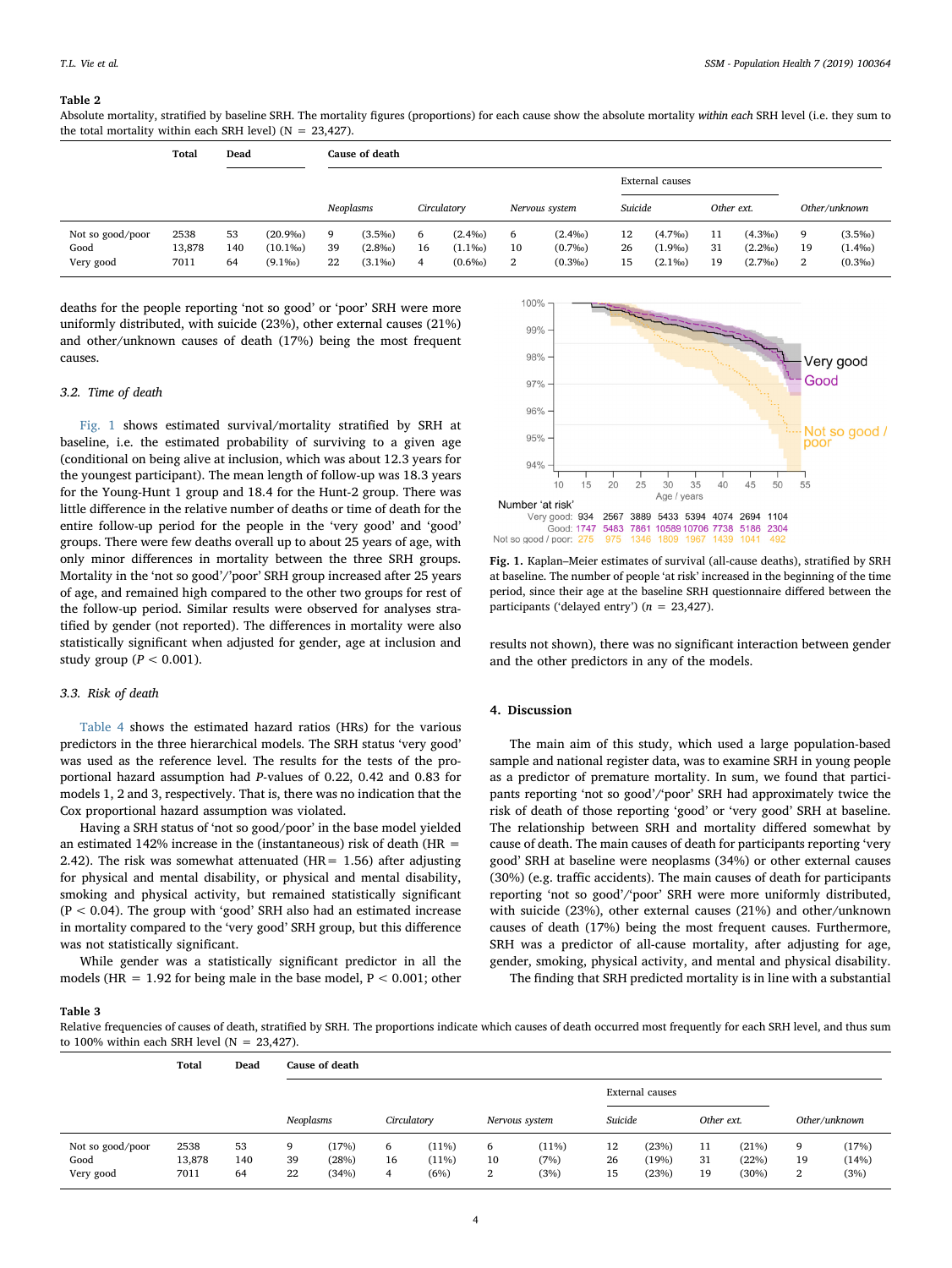#### <span id="page-4-0"></span>Table 4

Estimated hazard ratios for various predictors on the risk of death. All models are adjusted for age, gender and study group. The reference level was set to 'very good' for SRH and to 'no' for all 'no'/'yes' predictors.

|                      | Model 1                  |                 |                          | Model 2                  |                          |                          | Model 3   |                          |                          |  |
|----------------------|--------------------------|-----------------|--------------------------|--------------------------|--------------------------|--------------------------|-----------|--------------------------|--------------------------|--|
|                      | HR                       | 95% CI          | $P$ -value               | <b>HR</b>                | 95% CI                   | $P$ -value               | <b>HR</b> | 95% CI                   | $P$ -value               |  |
| Self-reported health |                          |                 | <.001                    |                          |                          | 0.05                     |           |                          | 0.07                     |  |
| Very good            | Ref.                     | $\qquad \qquad$ | -                        | Ref.                     | $\overline{\phantom{0}}$ | -                        | Ref.      | $\overline{\phantom{0}}$ | $\overline{\phantom{0}}$ |  |
| Good                 | 1.15                     | 0.85 to 1.54    | 0.36                     | 1.08                     | 0.8 to 1.45              | 0.63                     | 1.05      | 0.77 to 1.42             | 0.77                     |  |
| Not so good/poor     | 2.42                     | 1.68 to 3.49    | < .001                   | 1.63                     | 1.08 to 2.46             | 0.02                     | 1.56      | 1.02 to 2.37             | 0.04                     |  |
| Physical disability  | $\overline{\phantom{0}}$ | -               | -                        | 2.06                     | 1.14 to 3.71             | 0.02                     | 2.06      | 1.15 to 3.70             | 0.02                     |  |
| Mental disability    | -                        | -               | -                        | 1.32                     | 0.68 to 2.55             | 0.41                     | 1.28      | 0.67 to 2.47             | 0.46                     |  |
| Daily smoker         | $\equiv$                 | -               | $\overline{\phantom{0}}$ | $\overline{\phantom{0}}$ | $\overline{\phantom{0}}$ | $\overline{\phantom{0}}$ | 1.35      | 1.02 to 1.80             | 0.03                     |  |
| Physically active    | -                        | -               | -                        | -                        | -                        | $\overline{\phantom{0}}$ | 1.07      | 0.82 to 1.39             | 0.64                     |  |
|                      |                          |                 |                          |                          |                          |                          |           |                          |                          |  |

Abbreviations: HR: hazard ratio; CI: confidence interval.

body of research showing associations between self-reported health status and subsequent risk of mortality ([Idler & Benyamini, 1997;](#page-5-5) [Benjamins et al., 2004\)](#page-5-5). This finding is also in line with one of the few other Norwegian studies examining the relationship between SRH and mortality ([Schou et al., 2006\)](#page-5-8).

The current study expands on this finding by demonstrating that the relationship between SRH and mortality differs by cause of death; most of the deaths occurred due to neoplasms or other external causes for people reporting 'very good' SRH at baseline, whereas the causes of deaths were more uniformly distributed for the people reporting 'not so good'/'poor' SRH, with suicide, other external causes and other/unknown causes of death being the most frequent causes. A study by [Benjamins et al. \(2004\),](#page-5-9) which examined the relationship between SRH and cause-specific mortality, showed that the relationship between SRH and mortality differs by cause of death, with deaths due to diabetes and infectious and respiratory diseases being most strongly associated with SRH. SRH in the present study also exhibited a moderately strong association with deaths due to heart disease, stroke, and cancer. In contrast, SRH was only weakly associated or not associated with deaths due to accidents, homicide and suicide ([Benjamins et al., 2003](#page-5-9)). One plausible explanation for these differences may be that individuals with good SRH died of cancer (which either affects people randomly, or does not necessarily affect those who have a pre-existing mental disease or other diseases). In addition, given the relatively few deaths, the differences in mortality may be due to chance, making interpretations problematic.

Interestingly, the current study showed only a small, non-significant difference between 'very good' and 'good' SRH, in contrast to a large difference documented by other research ([Breidablik, Meland, &](#page-5-15) [Lydersen, 2008](#page-5-15)). Another recent study showed that the predictors of allcause mortality were not universal, but depended on the level of SRH. The higher mortality of respondents with poor SRH could largely be attributed to health problems, whereas factors other than the presence of illness may explain mortality in cases of average or good SRH ([Reile,](#page-5-16) [Stickley, & Leinsalu, 2017\)](#page-5-16). We adjusted for both physical and mental disability in our study, which are proxies for general health problems, and smoking and (lack of) physical activity, that one would expect to have major influences on the risk of death. However, the participants with the lowest SRH still had higher mortality.

Surprisingly, the only covariates examined beside SRH that seemed to be associated with mortality in the fully adjusted model were physical disability and smoking, not mental disability or (lack of) physical activity. But, it should be noted that mental disability was associated with the other predictors included in the model, which could partly explain its lack of association with mortality. Yet, given the large body of research showing the health benefits of physical activity ([Samitz,](#page-5-17) Egger, [& Zwahlen, 2011](#page-5-17)), our finding that this measure did not significantly predict premature mortality was unexpected. However, a previous study reported lower overall mortality rates were more closely associated with recent physical activity than with distant activity

(Sherman, D'[agostino, Silbershatz, & Kannel, 1999](#page-5-18)). One explanation for our findings may, therefore, be that we only had a baseline measure of physical activity. Yet, in line with our findings, [Pekkanen et al.](#page-5-19) [\(1987\)](#page-5-19) found low physical activity clearly was a weaker predictor of death than smoking in a 20-year follow-up of middle-aged Finnish men.

The current study has several strengths that mainly arise from its population-based and historical prospective design, as well as its large number of participants, reinforcing the validity of the data. Additionally, the use of a comprehensive national mortality register reduces selection or information biases, and minimises the risk of measurement error. Its limitations include lack of data on socioeconomic status (SES), as SES has been shown to be an important predictor of overall health and SRH [\(Goodman, Huang, Schafer-](#page-5-20)Kalkhoff[, & Adler, 2007\)](#page-5-20). However, education, income, work status and marital status would not be appropriate as predictors of early mortality in a study of SRH in young people. First, the adolescents who participated in the study (Young-HUNT1 study, mean age 16.1) would not have any significant income or be married. Thus, including these predictors would probably bias the results. For example, the age of first marriage in Norway is relatively high (currently 34.9 for men and 32.3 years for women). If marital status was included as a predictor, the people who were married would naturally be alive at least until the time of marriage, i.e. they would have a much lower 'premature mortality'.

Additionally, despite the high number of participants, there were few deaths, something which is expected for a study of mortality in young adulthood, but which also limits the statistical power of the analyses. This is especially true for examining individual causes of death.

In conclusion, SRH in young people predicts all-cause mortality in young adulthood, even when one adjusts for other predictors. There also seems to be differences in causes of death between various SRH levels, but these results are less certain due to the small number of deaths in each 'cause of death' category. The results add to earlier findings on the ability of SRH to predict mortality and morbidity later in life. The results of the present study should encourage promotion of subjective health in adolescence and early adult life. The findings also support the use of SRH as a universal measure of health, and provide important knowledge about identifying risks of later diseases, potentially preventing morbidity in the adult population.

# Acknowledgments

The Cause of Death Registry in Norway and the Nord-Trøndelag Health Study (The HUNT Study), Norway, provided access to the data used in this study. The HUNT Study is a collaboration between HUNT Research Centre (Faculty of Medicine and health sciences, Norwegian University of Science and Technology NTNU), Nord-Trøndelag County Council, Central Norway Regional Health Authority, and the Norwegian Institute of Public Health. Helse Førde HF, Norway, funded the study.